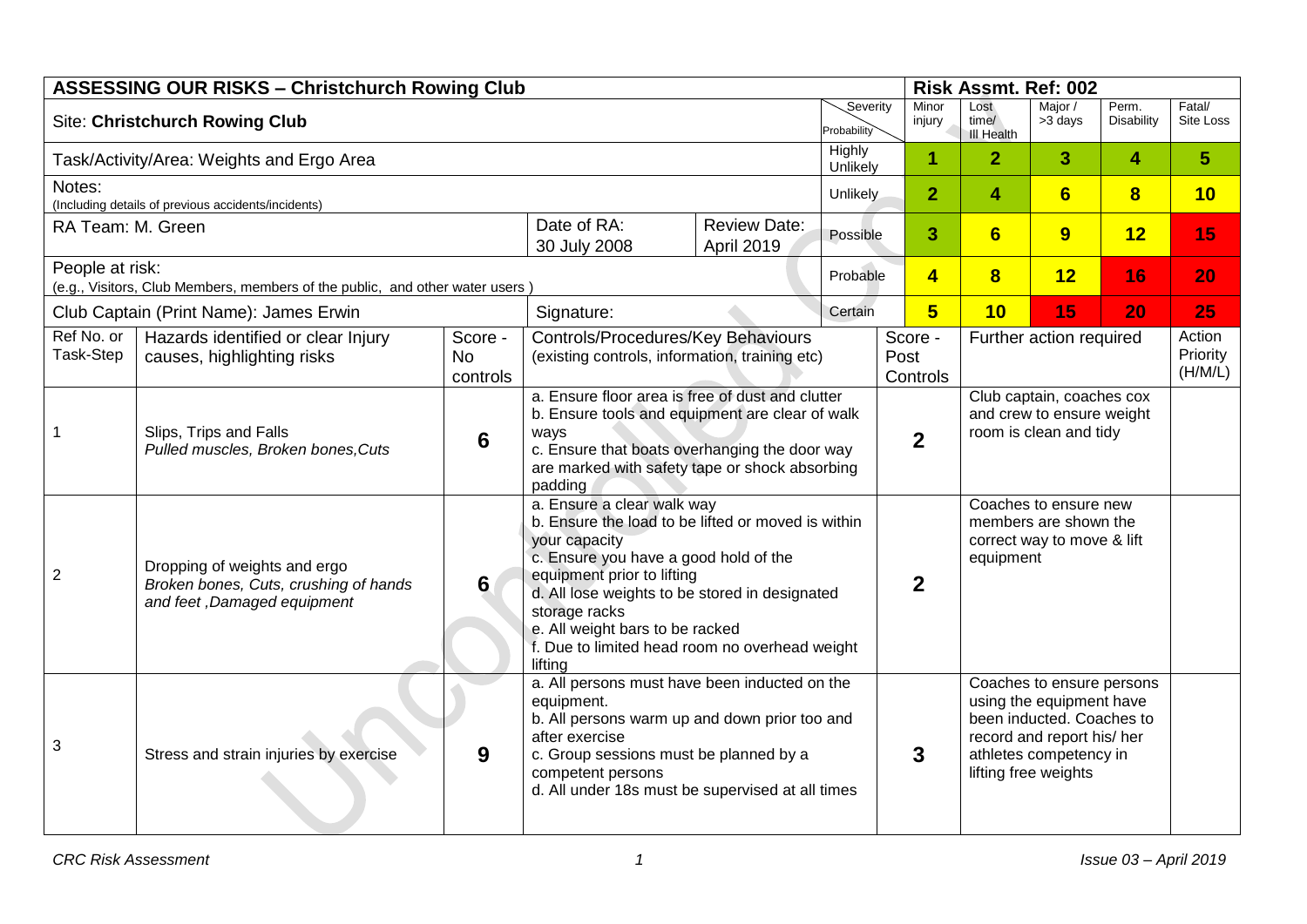| Ref No. or<br>Task-Step | Hazards identified or clear Injury<br>causes, highlighting risks | Score -<br>No.<br>controls | Controls/Procedures/Key Behaviours<br>(existing controls, information, training etc)                                                                                                                                                                                                                                                                                                                                                                                       | Score -<br>Post<br><b>Controls</b> | Further action required                                                                                                                                                                 | Action<br>Priority<br>(H/M/L) |
|-------------------------|------------------------------------------------------------------|----------------------------|----------------------------------------------------------------------------------------------------------------------------------------------------------------------------------------------------------------------------------------------------------------------------------------------------------------------------------------------------------------------------------------------------------------------------------------------------------------------------|------------------------------------|-----------------------------------------------------------------------------------------------------------------------------------------------------------------------------------------|-------------------------------|
| 4                       | Dehydration                                                      | 6                          | a. Ensure that sufficient fluids are consumed<br>before, during and after exercise                                                                                                                                                                                                                                                                                                                                                                                         | $\overline{2}$                     |                                                                                                                                                                                         |                               |
| 5                       | Hygiene                                                          | $6\phantom{1}$             | a. Ensure that equipment is cleaned after use<br>b. Ensure drinks containers are placed in the bin<br>c. Personal clothing is removed and stored in<br>respective changing rooms                                                                                                                                                                                                                                                                                           | $\overline{2}$                     |                                                                                                                                                                                         |                               |
| 6                       | Person being injured during weights<br>training session          | 9                          | a. Correct lifting techniques are to be used at all<br>times<br>b. Only lift weights within their capacity<br>c. Group and assessment sessions must be<br>planned by a coach<br>d. Under 18s must be supervised at all times<br>e. Ensure weight retaining clips are fitted and<br>serviceable<br>Ensure equipment is serviceable<br>g. Ensure that equipment not being used is<br>placed back in the racks<br>h. Ensure equipment faults are reported in<br>equipment log | $\mathbf{2}$                       | Coaches are to ensure<br>groups have been inducted<br>Coaches must be aware of<br>British Rowing "How much<br>and how often"<br>recommendations                                         |                               |
|                         | Person being injured during ergo training<br>session             | 6                          | a. Correct ergo techniques are to be used at all<br>times<br>b. Group and assessment sessions must be<br>planed by a coach<br>c. Under 18s must be supervised at all times<br>d. Ensure equipment is serviceable<br>e. Ensure that equipment not being used is put<br>away in safe designated area<br>f. Ensure equipment faults are reported and if<br>necessary remove from use                                                                                          | $\mathbf 2$                        | Coaches are to ensure<br>groups have been inducted<br>Any incidents to be<br>recorded in the Club<br>Incident book and reported<br>on the British Rowing<br>Website, Incident Reporting |                               |

## Comments: **1**. **All accidents or incidents must be put into the log book and reported to the Water Safety advisor**

- **2. Club coaches must produce their own risk assessment for land training**
- **3. Use the British Rowing website for Incident Reporting**